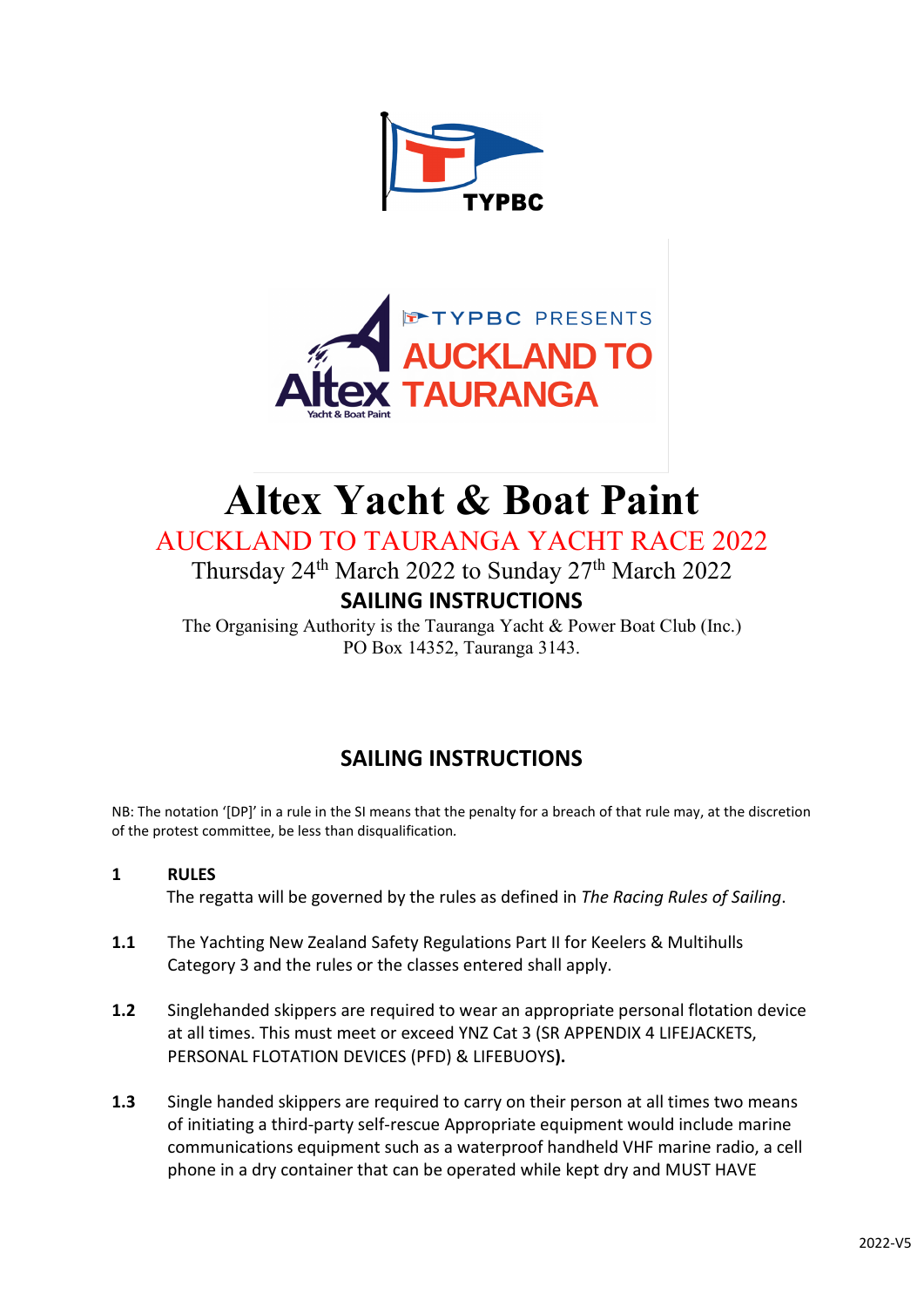registered 406 MHz marine EPIRB/PLB. (A personal AIS transponder, whistle, light or signalling mirror may be carried but will not meet the requirement to be able to initiate a 3rd party rescue).

- **1.4** Single handed sailors are required to be tethered and wear a harness (either separate or integrated into a PFD) at all times unless below decks.
- **1.5** During the hours of darkness, the International Regulations for Preventing Collisions At Sea shall apply.
- **1.6** Appendix T, *Arbitration*, will apply.
- **1.7** Racing rules 51,52, & 29.1 will be changed as follows:

**Rule 51** Movable ballast is changed so that boats can be nominated with non-movable ballast or with a canting keel or water ballast tanks. A boat nominated with nonmovable ballast and a boat with a lifting keel shall comply with RRS 51, Except as specified in clause 1.6 Lifting keels shall be locked in the down position and may not be moved whilst racing except as specified in these sailing instructions. Boats must comply with ISAF Appendix K and Yachting New Zealand Safety Regulations clauses 6.13(K) and 6.24(K).

**Rule 52** Manual Power Short-handed boats may use autopilots and other automatic steering systems.

**Rule 29.1** is changed to a Boat that does not return to the pre-start side of the starting line will be given a 60-minute time penalty

**1.8** In variation of RRS Rule 42, a boat may use its engine and a boat with a lifting keel may raise its keel to assist in freeing itself after running aground or to extricate itself from a dangerous situation e.g., becalmed in the path of a ship. If the boat uses its engine. It shall motor or motor sail to the nearest safe navigable water not closer to the next mark than when its engine was started, cease motoring, and complete a two turn penalty under sail before resuming racing.

# **1.9 Covid-19; ALL SAILORS AND SUPPORT PERSONNEL OVER THE AGE OF 12 YEARS MUST BE FULLY VACCINATED AND HAVE A VACCINE PASSPORT IF THEY WISH TO ENTER THE TYPBC PREMISES.**

# **2 NOTICES TO COMPETITORS**

Notice to competitors will be posted on the [www.a2t.nz](http://www.a2t.nz/) website on the Official Notices to Competitors.

# **3 CHANGES TO SAILING INSTRUCTIONS**

Any change to the sailing instructions will be posted before 0600 on the day it will take effect.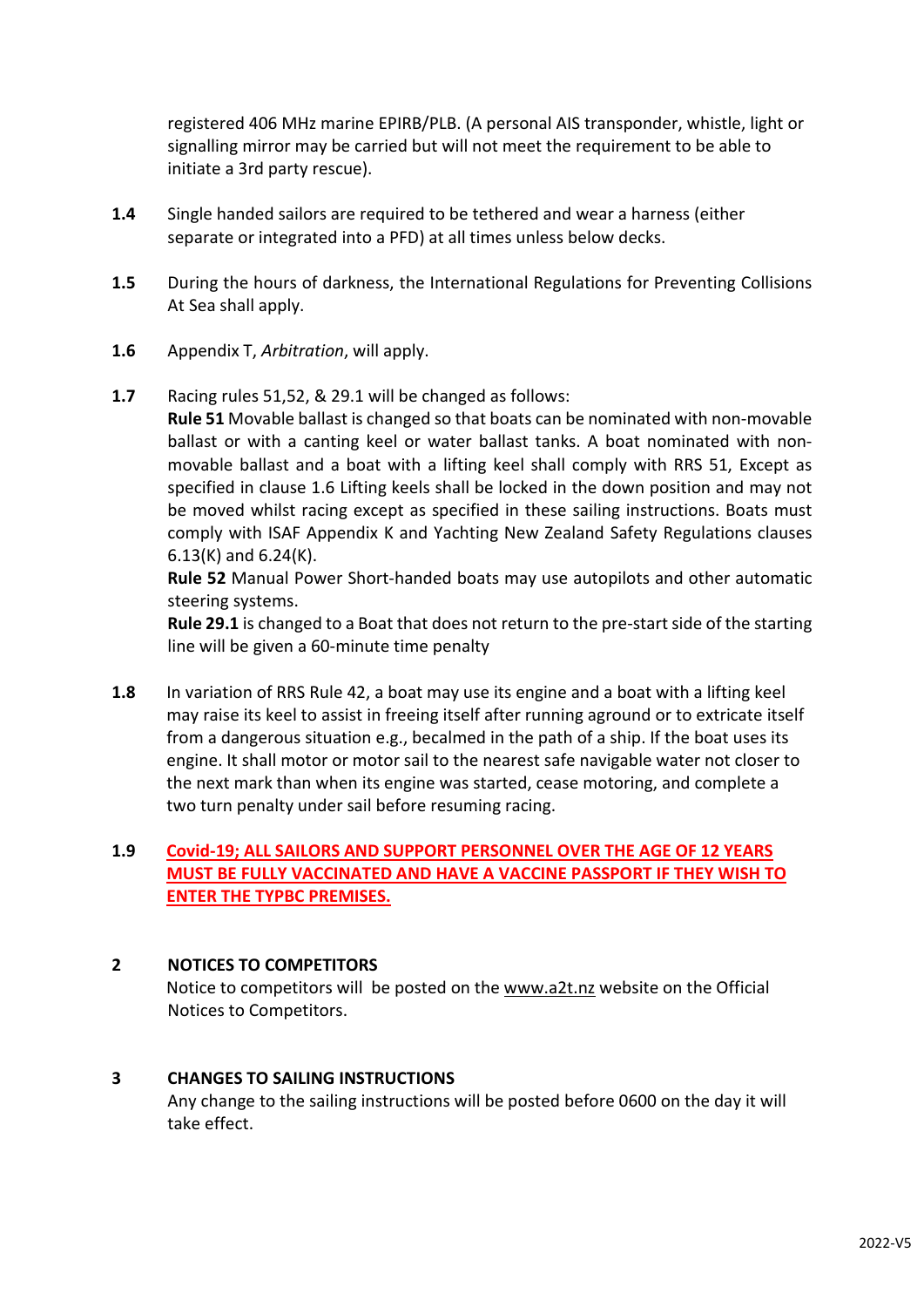#### **4 SIGNALS MADE ASHORE**

Signals made ashore will be displayed from the Westhaven Start Tower located approximately 52 meters east of the RNZYS clubrooms.

#### **5 CLASSES & HANDICAPS**

- **5.1** Results will be calculated for the following divisions subject to sufficient numbers.
- **5.2** PHRF Handicaps applied to the race shall be those published by Yachting NZ as at 1700 hours, Monday 21<sup>st</sup> March 2022.
- **5.3** Multihull handicaps applied to the race shall be those advised by NZMHYC as of 1700 hours, Monday 21<sup>st</sup> March 2022.
- **5.4** Any other grouping of 5 or more boats may be classified as a division. A boat may be classified in more than one division.

#### **6 RACING AREAS**

The Race Area will be on the waters between the start area in Auckland and the finish off Tauranga.

#### **7 THE COURSES**

Starts in the Waitemata Harbour between the Westhaven Tower and the Westhaven ODM Harbour Racing Mark, Take Channel Island to starboard and finish at A Beacon near the entrance to Tauranga Harbour.

#### **8 MARK**

Channel Island - approximately Lat 36 degrees 25.4 minutes South, Long: 175 degrees 19.9 minutes East. Refer to Chart NZ532.

#### **9 STARTS**

- **9.1** The start line is between the flagstaff flying the RNZYS Burgee on the Westhaven Tower approximately 52 metres east of the RNZYS clubrooms and the Westhaven ODM Harbour Racing Mark. This mark shall be left to Port. Refer to diagram Attachment A and Chart 5322.
- **9.2** The start area is the area 100 meters to the West side of the start line [DP].
- **9.3** A boat that does not start within *30* minutes after her starting signal will be scored Did Not Start without a hearing. This changes RRS A4 and A5.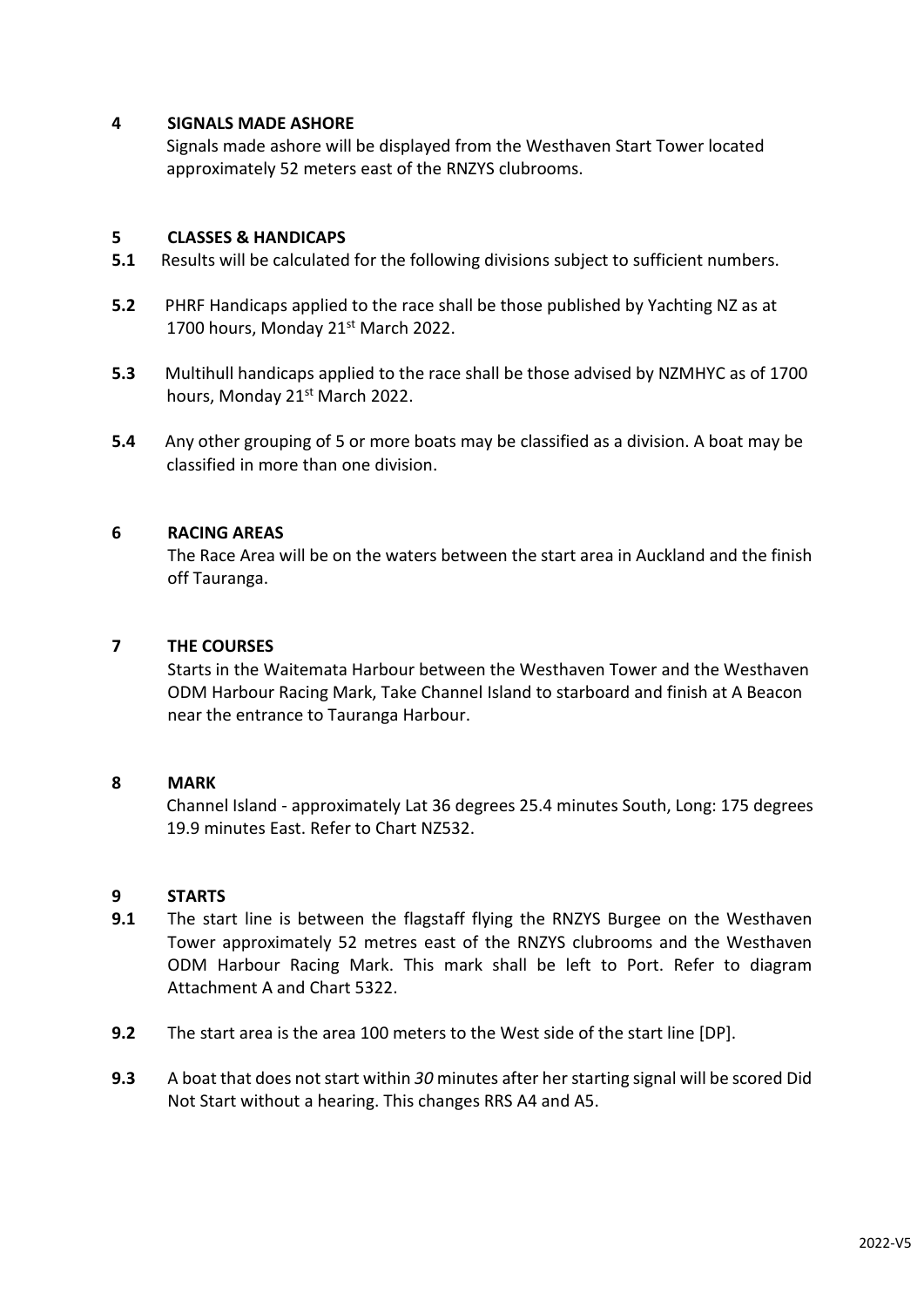**9.4** Boats are required when arriving prior to the start to notify the Starting Tower on VHF Channel 77 of their arrival and identify themselves by Boat Name, Sail Number, and number of persons onboard.

# **9.5** Competitors are also required to text their boat name to 021 08801160 NO LATER than before their 5 minute preparatory signal. Any boat that fails to do so will be disqualified from the race.

- **9.6** Rule 42.1 is changed by the addition of the following; When an Individual Recall is signalled the boat or boats that are identified as being OCS may motor back to the pre-start side of the starting line, taking the pin end start mark to Port, or the inner distance mark to Starboard. The boat must then cease motoring before doing a Two Turns Penalty under sail alone, before resuming racing.
- **9.7** In the event of a boat/s being OCS then the Tower will attempt to notify them on VHF 77. Note non receipt of a VHF OCS notification is not grounds for redress.
- **9.8** a) The warning signal for the Cruising Fleet will be a black & white flag at 0855hrs Thursday 24<sup>th</sup> March 2022.

b) The warning signal for the Multihull Fleet will be a green flag at 1555hrs Friday 25<sup>th</sup> March 2022.

c) The warning signal for the Monohull Fleet will be a white flag 1600hrs Friday 25<sup>th</sup> March 2022.

d) The warning signal for the Short-Handed and Solo Fleets will be a yellow flag at 1605hrs Friday 25<sup>th</sup> March 2022 (5 minutes after the main Monohull fleet).

# **10 THE FINISH**

- **10.1** The finish line is a transit line from Tauranga Port 'A' beacon and the green leading light triangle located on Matakana Island, extending seawards of 'A' Beacon for a distance of 200 metres maximum. Boats shall take Tauranga 'A' Beacon to starboard. Refer to the diagram in Attachment B and Chart 5412.
- **10.2** Boats are to finish between the Finish Boat and 'A' Beacon when the Finish Boat is on station.
- **10.3** When approaching the finish line boats are required to call the Tauranga race control on Channel 66 and identify themselves by Boat Name and Sail Number.
- **10.4** When finishing at night boats are requested to illuminate their sail number to assist in identifying the boat.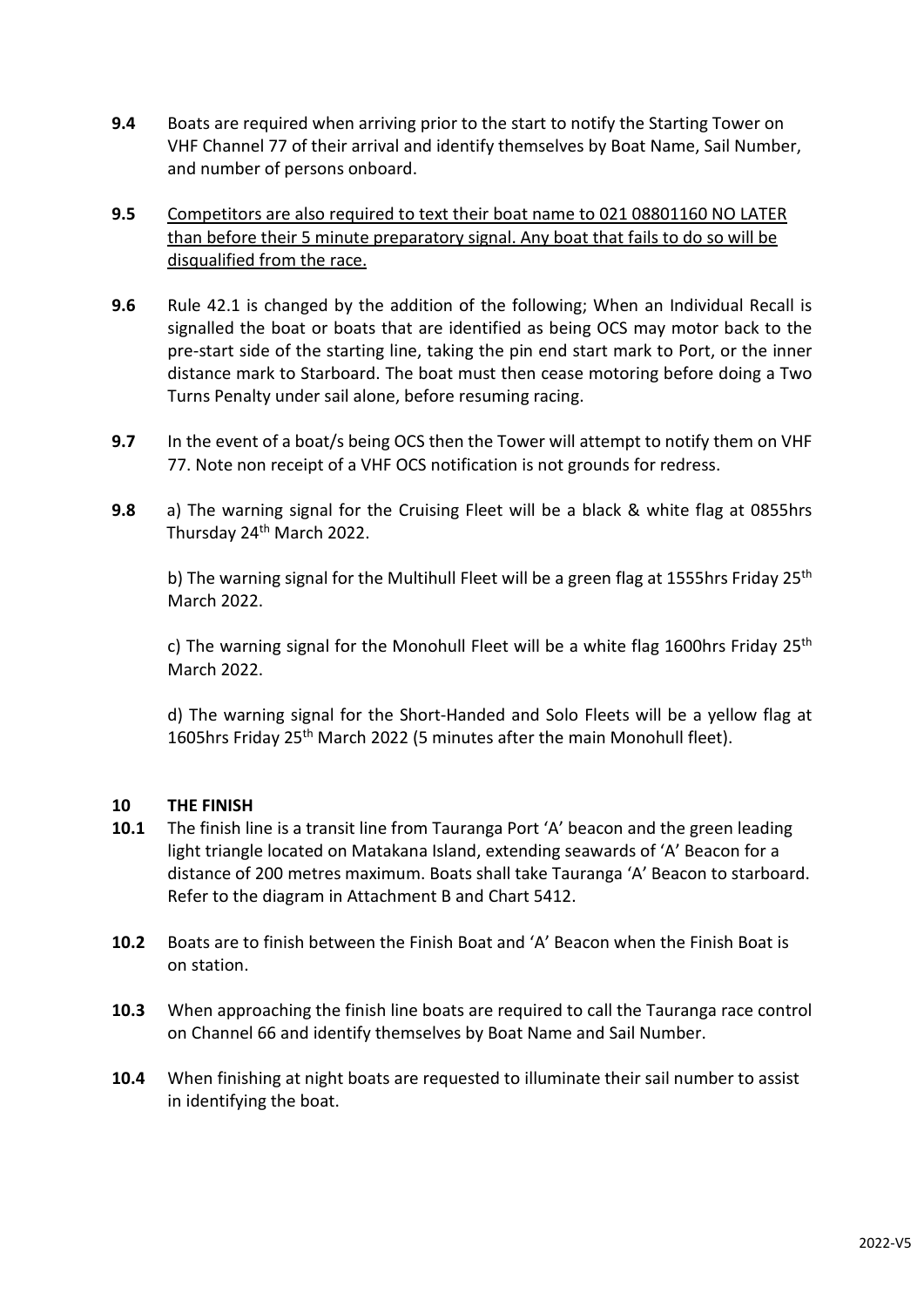**10.5** If Finish Boat is not on station boats shall round A Beacon to starboard and take their own finish time from a GPS, and TXT their sail number and finishing time to 021 08801160.

#### **11 TIME LIMIT**

There is no time limit.

#### **12 PROTESTS AND REQUESTS FOR REDRESS**

- **12.1** Promptly after finishing a boat intending to protest shall, in addition to the requirements of RRS61.1(a), inform Tauranga Race Control by VHF Channel 66 at the finishing line of her intention to protest and the identity of the boat(s) protested against. The protesting boat should receive an acknowledgement from Race Control This changes RRS 61*.*
- **12.2** Protests shall be lodged within three hours of the boat protesting having finished or retired.
- **12.3** Protest forms are available from the Tauranga Race Control Office located in the Finishing Tower, in the TYPBC clubrooms.
- **12.4** Protests shall be delivered to the Tauranga Race Control Office located in the TYPBC Finish Tower within the protest time limit. In the case of a boat which has retired to another port, the protest may be delivered by facsimile, email, or text.
- **12.5** To inform competitors of hearings in which they are parties or named witnesses, notices will be posted within one hour of the protest being lodged, or if the protest is received between the hours of 2100 hours Saturday 26th March and 0800 hours, the following day Sunday  $27<sup>th</sup>$  March the notice will be posted by 0900 hours the following day Sunday  $27<sup>th</sup>$  March.
- **12.6** The Protest Committee, instead of or in addition to the penalties specified in the RRS, may penalise a boat by a time penalty, or a scoring penalty.

#### **13 SCORING**

Each division will be scored on corrected time.

#### **14 SAFETY REGULATIONS**

- **14.1** All boats must have a valid Category 3 certificate or higher.
- **14.2** A boat that retires from a race shall notify the PRO as soon as possible. Also, they **must** text their **SAIL NUMBER** and the word **RETIRED** to 021 08801160.
- **14.2** The PRO reserves the right to close the entrance to Tauranga Harbour due to adverse sea conditions. Notification of this action shall be broadcast to all boats using VHF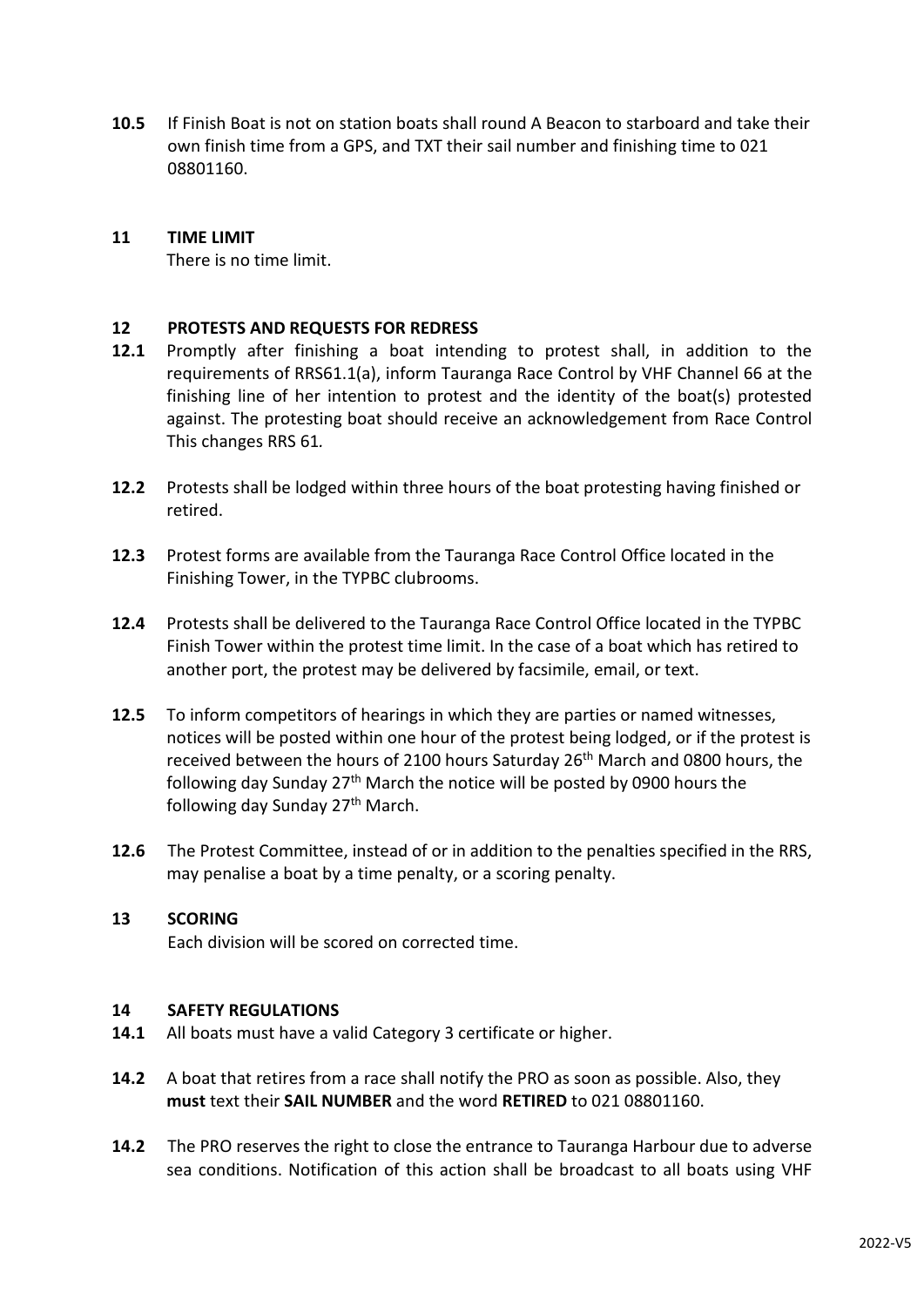Channel 66. If this situation arises then all boats shall be required to stand out to sea after finishing until they are notified that the harbour entrance is open.

- **14.3** A boat that retires from the race shall contact Tauranga Race Control as soon as possible and advise of its retirement from the race, its position, destination, and ETA at that destination. Upon arrival at the destination the boat shall contact either the Coastguard Northern Region or Tauranga Race Control and advise of its safe arrival.
- **14.4** Any contact, however minor, with any navigational mark, shall be reported to the Race Office by that yacht or any other yacht witnessing the incident. Competitors shall keep clear of all ships of 500 tonnes net register and upwards. This particularly refers to but is not limited to ships in the main navigational channel. Competitors shall abide by the current harbour regulations. This rule is not open to protest by other boats.

#### **15 REPLACEMENT OF CREW OR EQUIPMENT**

The Race Committee must be supplied with an updated Crew List if any crew changes occur between the submission of the original Crew List and the start of the race. Boats that do not comply may be scored DNF (Did Not Finish), or given such other penalty as assessed by the Protest Committee.

#### **16 EQUIPMENT AND MEASUREMENT CHECKS**

- **16.1** A boat or equipment may be inspected at any time for compliance with the Sailing Instructions.
- **16.1** A boat may be instructed by the Safety Officer to proceed immediately to a designated area for inspection**.**
- **16.2** The Safety Officer may lodge a protest against any boat that is found not to comply with the Sailing Instructions.

#### **17 OFFICIAL BOATS**

If a Finish Boat is at the finish line it will be displaying the TYPBC burgee and a blue flag. At night, a blue strobe or spotlight may be used.

#### **18 RADIO COMMUNICATION & TXT MESSAGING**

- **18.1** The primary position reporting will be via TXT 021 08801160. In the event that your TXT acknowledgement is not received. Then :-
- **18.2** The following VHF Channels shall be used during the race in the order given.
- **18.3** From 30 minutes prior to start time and up to 30 minutes after the last start the RNZYS will monitor VHF Channel 77.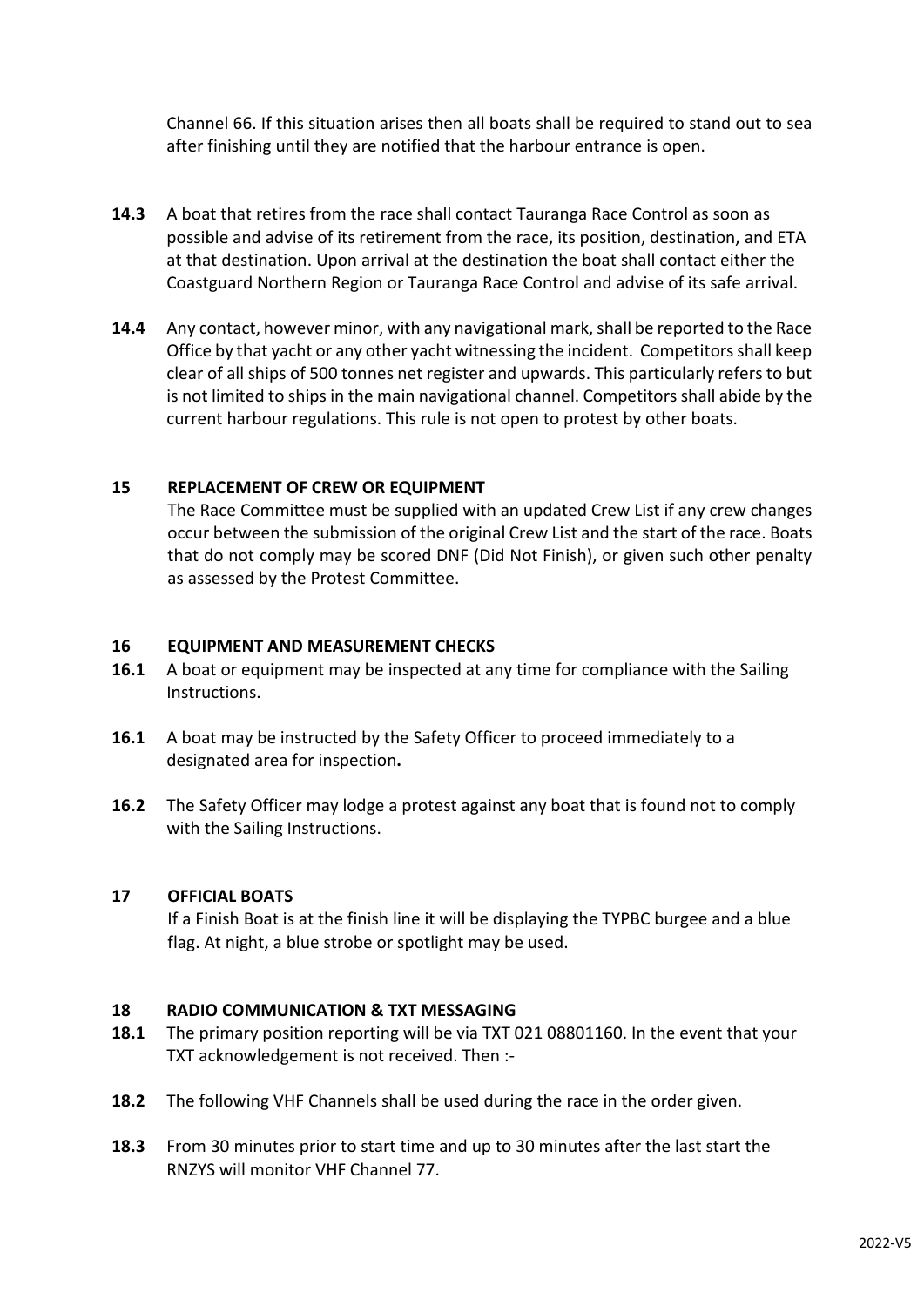- **18.4** From Auckland to the exit from Hole in wall the Coastguard Northern Region will monitor VHF Channel 60.
- **18.5** After exiting the Hole in the Wall, the Tauranga Race Control will monitor VHF Channel 66.
- **18.6** Within the Tauranga Harbour VHF Channel 77 for Tauranga Race Control and VHF 77 for Marina Control Boat.
- **18.6** If necessary, race officials may be contacted by telephoning: RNZYS Sailing Office 09 360 6800 Tauranga Race Control 07 578 5512 Tauranga Race Control Cell Phone 022 6813735 Tauranga Coastguard 07 578 5579 Northern Region Coastguard \*500
- **18.7 IMPORTANT:** For safety reasons the organisers need to know the approximate whereabouts of boats. Therefore, boats must call at the following positions: (DP)
- **18.8** Text Message to 021 08801160 prior to or soon after rounding Channel Island.
- **18.9** Text Message to 021 08801160 soon after exiting the 'Hole in the Wall'.
- **18.10** Text Message to 021 08801160 when abeam Slipper Island.
- **18.11** Text Message to 021 08801160 when abeam Karewa Island
- **18.12** Tauranga Race Control VHF Channel 66 when approaching the finish.
- **18.13** Marina Control Boat on VHF Channel 77 as soon as possible upon entering the Tauranga Harbour for berthing instructions and welcome pack.

| Prestart         | TXT        | Your Sail Number                                   |  |
|------------------|------------|----------------------------------------------------|--|
| Channel Island   | TXT        | "Channel"                                          |  |
| Hole in The Wall | <b>TXT</b> | "Hole In Wall"                                     |  |
| Slipper Island   | TXT        | "Slipper"                                          |  |
| Karewa Island    | <b>TXT</b> | "Karewa"                                           |  |
| A Beacon         | тхт        | Finish Time NZDT                                   |  |
| Retirement       | TXT        | Sail No, RETIRED, Boat Name, POB, destination, ETA |  |

# **18.14 The lead boats of the race shall call Tauranga Race Control VHF Channel 66 when they are approximately two hours from the finish line.**

#### **18.15 Should a boat not receive an acknowledgement from any of these text messages they MUST contact race control by phone or by VHF radio.(DP)**

**18.16** VHF radios shall be set to transmit on the "International" (Int) setting.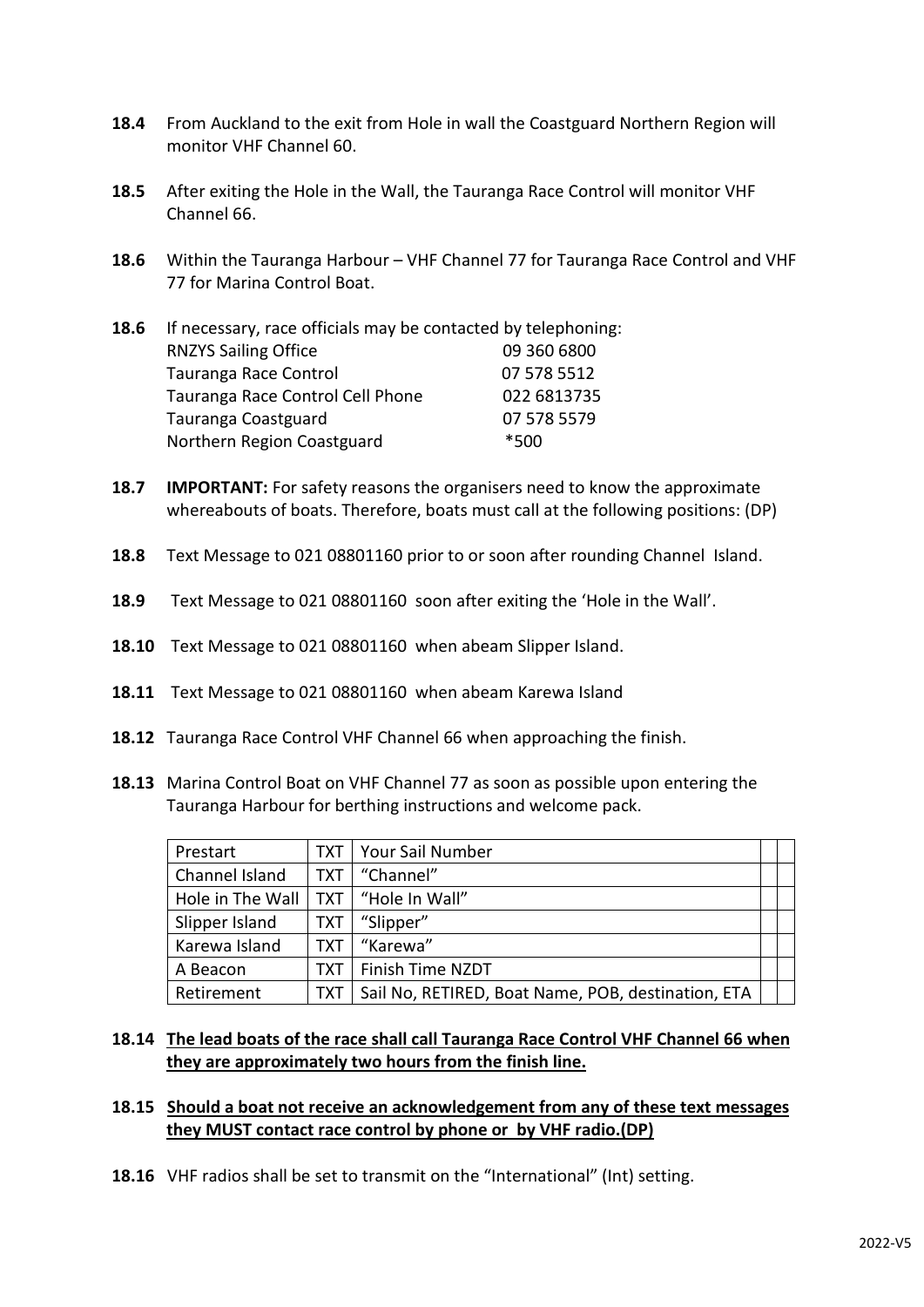## **19. PREDICT WIND TRACKER**

- **19.1** For safety reasons, increased interest in online viewing of the race and developing race organization practice, each entrant is required to use the Predict Wind GPS tracking service. To use the service, you will need two smartphones (one as a backup) that use either iOS9 and above or Android 5 and above operating systems. The Predict Wind GPS tracking service is being made available at no cost to each competitor.
- **19.2** Full instructions on how to install and use the app are found at [http://www.predictwind.com/tracker;](http://www.predictwind.com/tracker) Select yacht club: TYPBC; Race: Auckland-Tauranga. Select your division and manually enter your boat name. It is recommended that all competitors test the tracking functionality at least one week before the event and view the data at <http://forecast.predictwind.com/tracking/race/TYPBC> to ensure that the service is working on their phone. Any technical enquiries or issues, please email Predict Wind at [support@predictwind.com.](mailto:support@predictwind.com)
- **19.3** It is the crews' responsibility to test that the system works on their phones prior to the race. Each competitor is expected to check their tracker is turned on and **check battery levels are satisfactory at all times**. Only one phone should be used to send tracking data at any time. Failure to use the tracker for the entire race may result, at the sole discretion of the race committee, in a 20-minute time penalty for the yacht not sending the tracking data and also render an entry ineligible for the spot prizes.

#### **20 PRIZES**

- **20.1** 1st prize will be awarded to divisions 1, 2, 3, 4, 5 and 6 and any additional class division.  $2^{nd}$  and  $3^{rd}$  prizes will be awarded if numbers permit. 4 entries in a division will be awarded 1st and 2nd prize. 5+ entries in a division will be awarded  $1<sup>st</sup>$ ,  $2<sup>nd</sup>$  and  $3<sup>rd</sup>$  prize.
- **20.2 Early Bird Prize: -** All the boats that have entered and have completed all requirements of entry by 1700hrs Friday 25<sup>th</sup> February 2022 will be entered in this draw.
- **20.3 All race entrants that finish will be eligible for spot prizes. Spot prizes will be drawn online, and prizes sent to successful entrants.**

#### **20 SIGNAGE**

All boats shall affix any signage supplied by the organising Authority, such as bow stickers or boom stickers, on the part(s) of the boat specified by the organising authority and carry it for the duration of the race.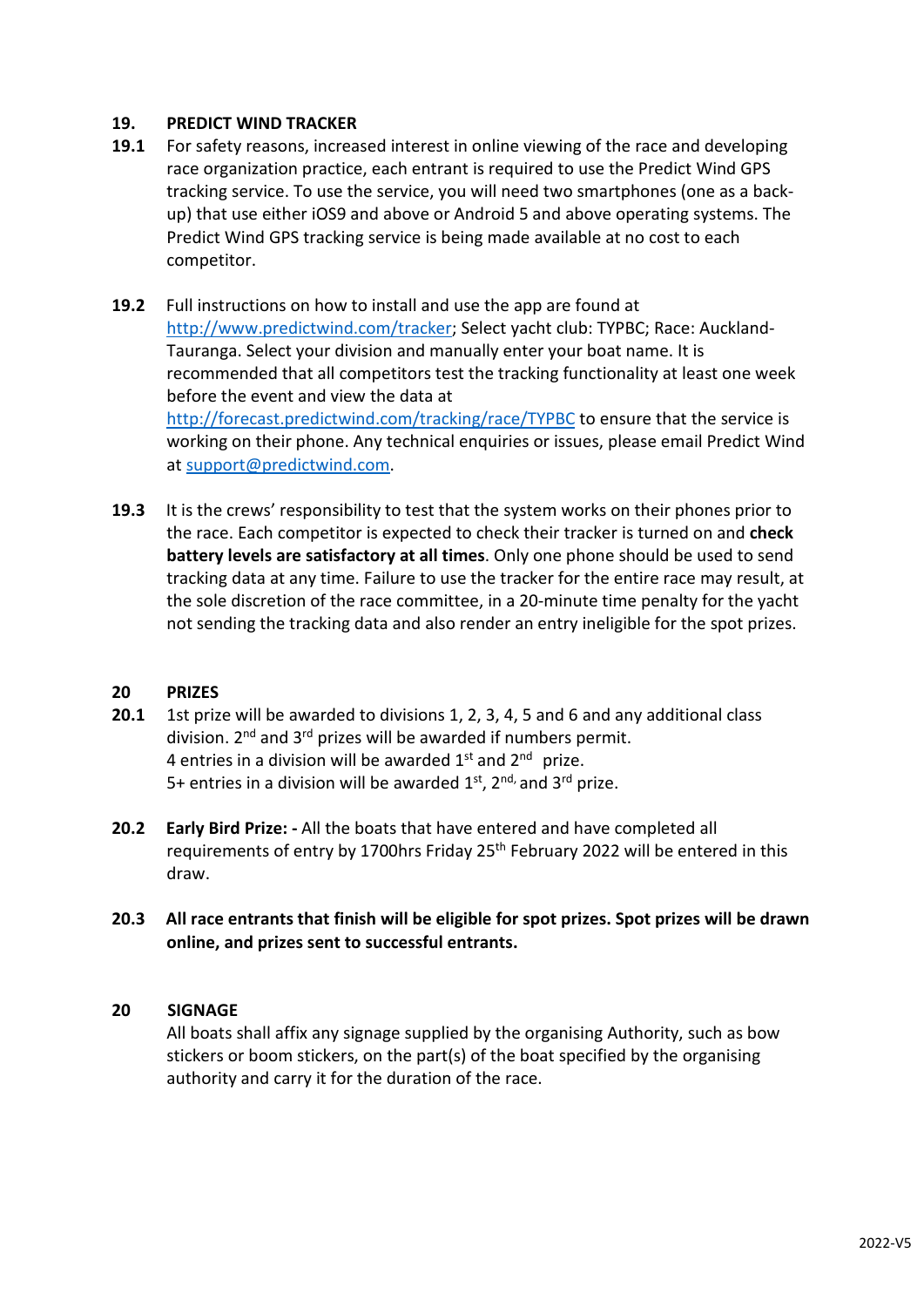## **21 INSURANCE**

It is recommended each participating boat shall be insured with valid marine thirdparty liability insurance with a minimum cover of \$5,000,000 per incident or the equivalent.

# **22 DISCLAIMER OF LIABILITY**

Competitors participate in the regatta entirely at their own risk. See RRS 3, Decision to Race. The organising authority will not accept any liability for material damage or personal injury, or death sustained in conjunction with or prior to, during, or after the regatta.

## **24 FURTHER INFORMATION CONTACT**

 The Club Manger Tauranga Yacht and Power Boat Club (Inc). Phone (07) 578 5512 PO Box 14352, Tauranga 3143 Email: [office@yacht.org.nz](mailto:office@yacht.org.nz) Website[: www.yacht.org.nz](http://www.yacht.org.nz/)

# **25 OTHER FEES**

## **TAURANGA BRIDGE MARINA**

Visiting race entries can book a free up to 14 metre marina berth from the Tauranga Bridge Marina. These will be available from arrival until the 3<sup>rd</sup> April 2022. Stay aboard fees may apply. Contact the Bridge Marina on 07 575 8264 or email [tony@marina.co.nz](mailto:tony@marina.co.nz)

#### **TAURANGA MARINA**

For information on availability and fee's please contact. admin@taurangamarina.co.nz or phone 07 578 8747